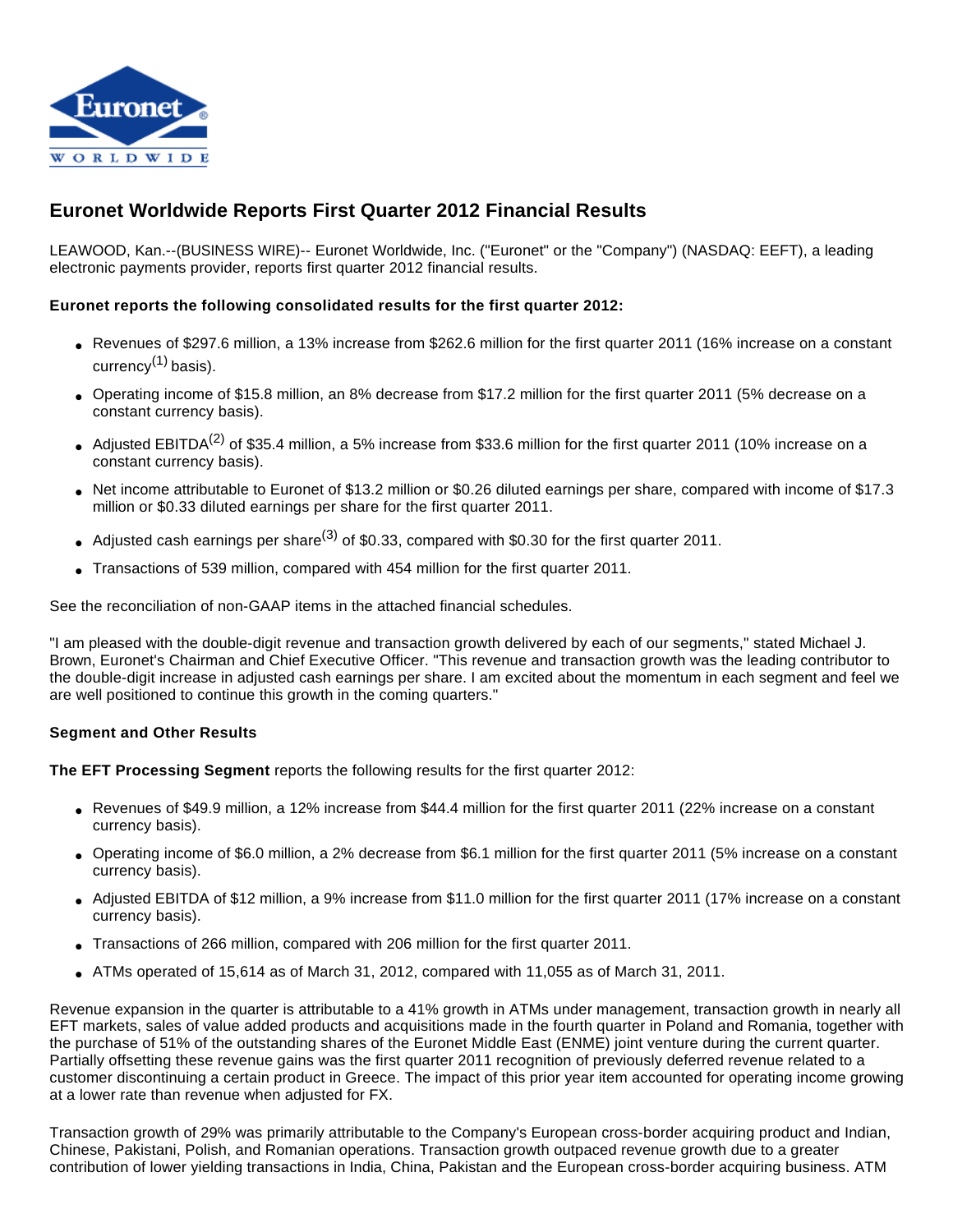growth is primarily the result of ATMs acquired in Poland and Romania, independently deployed ATMs in Europe and new agreements in India.

**The epay Segment** reports the following results for the first quarter 2012:

- Revenues of \$176.4 million, a 14% increase from \$155.1 million for the first quarter 2011 (16% increase on a constant currency basis).
- Operating income of \$13.2 million, a 1% increase from \$13.1 million for the first quarter 2011 (2% increase on a constant currency basis).
- Adjusted EBITDA of \$18.3 million, a 4% increase from \$17.6 million for the first quarter 2011 (6% increase on a constant currency basis).
- Transactions of 266 million, compared with 243 million for the first quarter 2011.
- Point of sale ("POS") terminals of approximately 607,000 as of March 31, 2012, compared with approximately 562,000 as of March 31, 2011.
- Retailer locations of approximately 294,000 as of March 31, 2012, compared with approximately 278,000 as of March 31, 2011.

The epay Segment's revenue growth was largely the result of last year's cadooz acquisition. Operating income was positively impacted by increased volume of prepaid products in the U.S. market, continued demand for non-mobile content in Germany, and the cadooz acquisition. These increases were offset by previously announced declines in Brazil due to a change in mobile operator distribution strategy in that market and in Australia where certain large retailers entered into direct agreements with two mobile operators last year. The percentage growth in revenue outpaced operating income largely because of the cadooz acquisition, where vouchers sold are generally recognized at their face value.

**The Money Transfer Segment** reports the following results for the first quarter 2012:

- Revenues of \$71.4 million, a 13% increase from \$63.2 million for the first quarter 2011 (15% increase on a constant currency basis).
- Operating income of \$4.3 million, a 54% increase from \$2.8 million for the first quarter 2011 (57% increase on a constant currency basis).
- Adjusted EBITDA of \$9.0 million, a 10% increase from \$8.2 million for the first quarter 2011 (12% increase on a constant currency basis).
- Total transactions of 6.7 million, compared with 5.3 million for the first quarter 2011.
- Network locations of approximately 155,000 as of March 31, 2012, compared with approximately 107,000 as of March 31, 2011.

Revenue, operating income and Adjusted EBITDA compared to the same quarter in the prior year expanded as a result of an overall increase of 26% in total transactions, with growth in virtually every corridor. U.S.-based transactions grew 15% compared with the first quarter last year, with transactions to Mexico growing 17%. Transactions originated outside the U.S. increased 12% despite tough economic conditions in Europe. The segment continued to see strong growth in non-money transfer transactions which increased 113% over the same quarter last year. Increased operating profit is attributed to momentum gained from network expansion, which increased 45% in total locations over the same quarter last year. Operating income also reflects the benefit of certain intangible assets being fully amortized.

**Corporate and other** reported \$7.7 million of expense for the first quarter 2012 compared with \$4.8 million for the first quarter 2011. The increase in year-over-year corporate expense is primarily attributable to higher stock-based incentive compensation expense related to improved Company performance.

# **Balance Sheet and Financial Position**

The Company's unrestricted cash on hand was \$180.7 million as of March 31, 2012, compared to \$170.7 million as of December 31, 2011 and total indebtedness was \$337.2 million as of March 31, 2012, compared to \$338.8 million as of December 31, 2011. The \$10.0 million increase in cash is the result of operating free cash flows produced during the first quarter 2012, offset by the acquisition of 51% of ENME and debt payments on the term loan and revolving credit facility.

# **Guidance**

The Company currently expects adjusted cash earnings per share for the second quarter 2012 to be approximately \$0.39,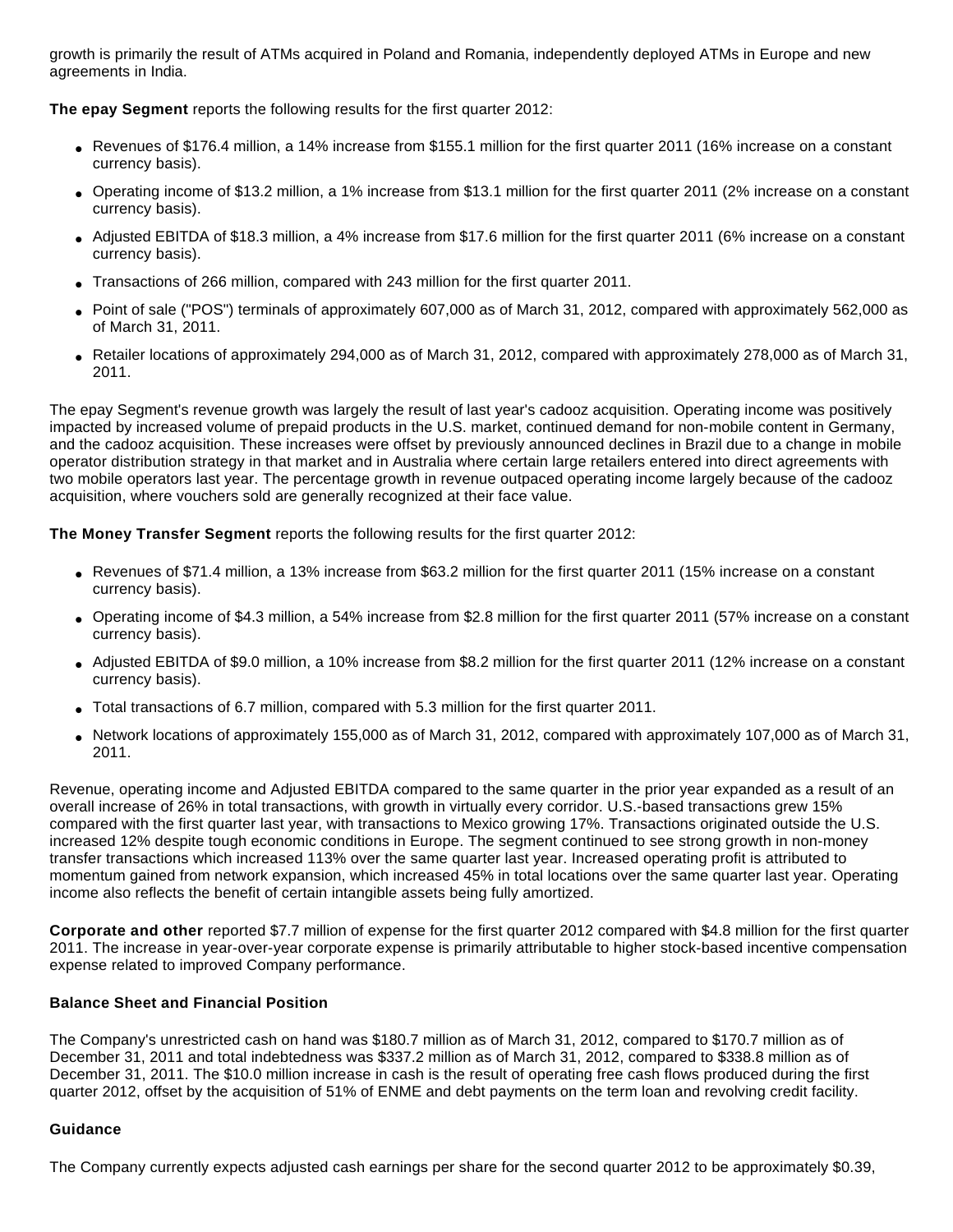assuming foreign currency rates remain stable through the end of the quarter.

#### **Non-GAAP Measures**

In addition to the results presented in accordance with U.S. GAAP, the Company presents non-GAAP financial measures, such as constant currency, Adjusted EBITDA and adjusted cash earnings per share financial measures. These measures should be used in addition to, and not a substitute for, net income, operating income and earnings per share computed in accordance with U.S. GAAP. We believe that these non-GAAP measures provide useful information to investors regarding the Company's performance and overall results of operations. These non-GAAP measures are also an integral part of the Company's internal reporting and performance assessment for executives and senior management. The non-GAAP measures used by the Company may not be comparable to similarly titled non-GAAP measures used by other companies. The attached schedules provide a full reconciliation of these non-GAAP financial measures to their most directly comparable U.S. GAAP financial measure.

 $(1)$  Constant currency measures are computed as if foreign currency exchange rates did not change from the prior period. This information is provided to illustrate the impact of changes in foreign currency exchange rates on the Company's results when compared to the prior period.

<sup>(2)</sup>Adjusted EBITDA is defined as net income excluding income tax expense, depreciation, amortization, share-based compensation expenses and other non-operating or non-recurring items that are considered expenses under U.S. GAAP.

(3) Adjusted cash earnings per share is defined as diluted U.S. GAAP earnings per share excluding the tax-effected impacts of: a) foreign exchange gains or losses, b) goodwill impairment charges, c) gains or losses from the early retirement of debt, d) share-based compensation, e) acquired intangible asset amortization, f) non-cash interest expense, g) non-cash income tax expense, and h) other non-operating or non-recurring items. Adjusted cash earnings per share includes shares potentially issuable in settlement of convertible bonds or other obligations, if the assumed issuances are dilutive to adjusted cash earnings per share. Adjusted cash earnings per share represents a performance measure and is not intended to represent a liquidity measure.

#### **Conference Call and Slide Presentation**

Euronet Worldwide will host an analyst conference call on April 25, 2012, at 9:00 a.m. Eastern Time to discuss these results. To listen to the call via telephone, dial 877-303-6313 (USA) or +1-631-813-4734 (non-USA). The conference call will also be available via webcast at [http://ir.euronetworldwide.com.](http://cts.businesswire.com/ct/CT?id=smartlink&url=http%3A%2F%2Fir.euronetworldwide.com&esheet=50251967&lan=en-US&anchor=http%3A%2F%2Fir.euronetworldwide.com&index=1&md5=b483b3ea9c6a24daf9db7b3d40dcccf5) Participants should go to the website at least 5 minutes prior to the scheduled start time of the event to register. A slideshow will be included in the webcast.

A webcast replay will be available beginning approximately one hour after the event at [www.euronetworldwide.com](http://cts.businesswire.com/ct/CT?id=smartlink&url=http%3A%2F%2Fwww.euronetworldwide.com&esheet=50251967&lan=en-US&anchor=www.euronetworldwide.com&index=2&md5=acbc475da36c2f5c24c8867b16c97d80) or [http://ir.euronetworldwide.com.](http://cts.businesswire.com/ct/CT?id=smartlink&url=http%3A%2F%2Fir.euronetworldwide.com&esheet=50251967&lan=en-US&anchor=http%3A%2F%2Fir.euronetworldwide.com&index=3&md5=aef1c128361c00f3644ddb6adafa9f1d) An audio replay of the event will also be available by dialing 855-859-2056 (USA) or +1-404- 537-3406 (non-USA). The replay passcode is 70603617. The call and webcast replays will be available for one month and one year, respectively.

# **About Euronet Worldwide, Inc.**

Euronet Worldwide is an industry leader in processing secure electronic financial transactions. The Company offers payment and transaction processing solutions to financial institutions, retailers, service providers and individual consumers. These services include comprehensive ATM, POS and card outsourcing services, card issuing and merchant acquiring services, software solutions, consumer money transfer and bill payment services, and electronic distribution for prepaid mobile phone time and other prepaid products.

Euronet's global payment network is extensive - including 15,614 ATMs, approximately 69,000 EFT POS terminals and a growing portfolio of outsourced debit and credit card services which are under management in 34 countries; card software solutions; a prepaid processing network of approximately 607,000 POS terminals at approximately 294,000 retailer locations in 29 countries; and a consumer-to-consumer money transfer network of approximately 155,000 locations serving 136 countries. With corporate headquarters in Leawood, Kansas, USA, and 47 worldwide offices, Euronet serves clients in approximately 150 countries. For more information, please visit the Company's website at [www.euronetworldwide.com.](http://cts.businesswire.com/ct/CT?id=smartlink&url=http%3A%2F%2Fwww.euronetworldwide.com&esheet=50251967&lan=en-US&anchor=www.euronetworldwide.com&index=4&md5=743687a08a89cdb06dce89797e1f7903)

Statements contained in this news release that concern Euronet's or its management's intentions, expectations, or predictions of future performance, are forward-looking statements. Euronet's actual results may vary materially from those anticipated in such forward-looking statements as a result of a number of factors, including: conditions in world financial markets and general economic conditions; technological developments affecting the market for the Company's products and services; foreign currency exchange fluctuations; the effects of any potential future computer security breaches; the Company's ability to renew existing contracts at profitable rates; changes in fees payable for transactions performed for cards bearing international logos or over switching networks such as card transactions on ATMs; and changes in laws and regulations affecting the Company's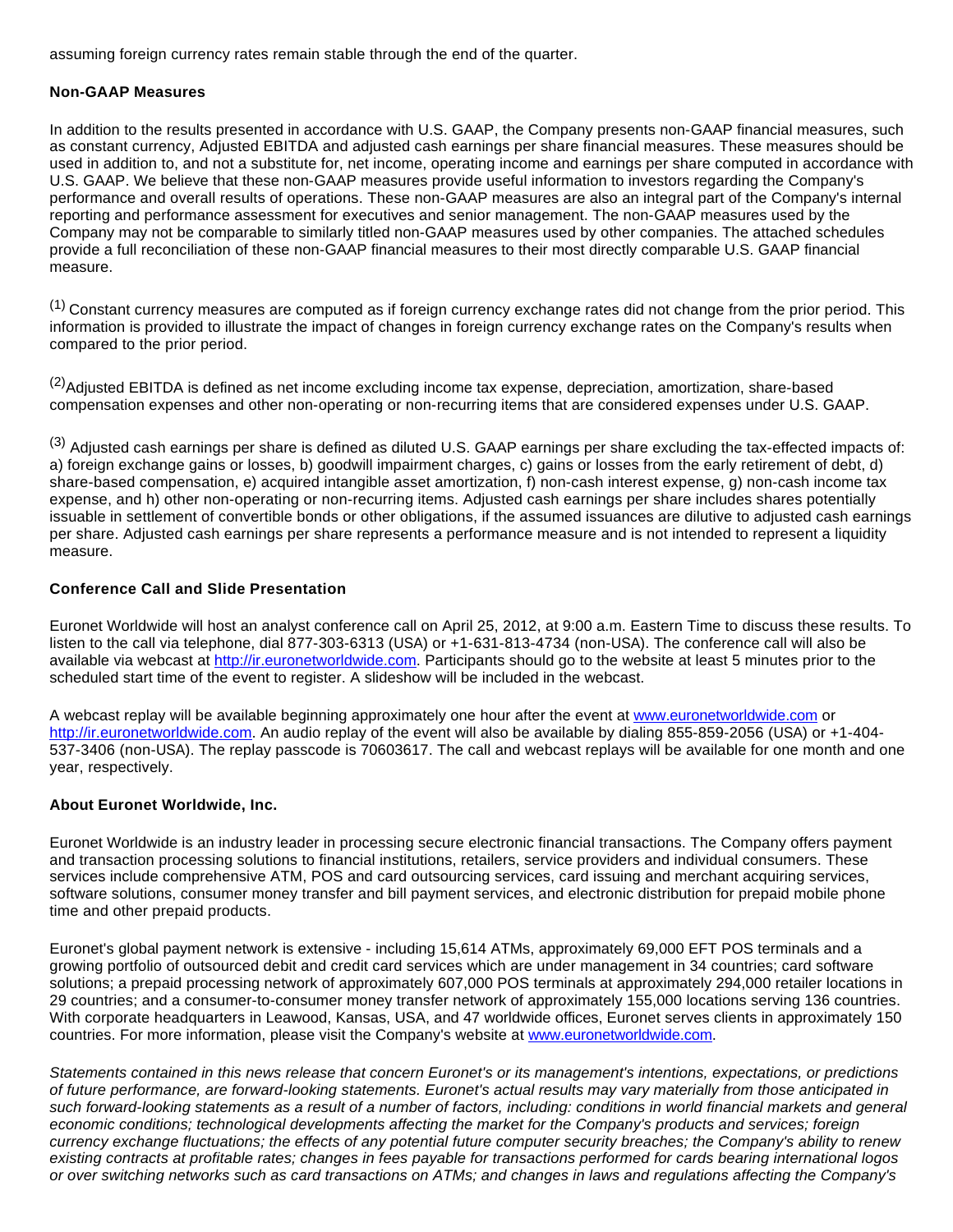business, including immigration laws. These risks and other risks are described in the Company's filings with the Securities and Exchange Commission, including our Annual Report on Form 10-K, Quarterly Reports on Form 10-Q and Current Reports on Form 8-K. Copies of these filings may be obtained via the SEC's Edgar website or by contacting the Company or the SEC. Euronet does not intend to update these forward-looking statements and undertakes no duty to any person to provide any such update under any circumstances. The Company regularly posts important information to the investor relations section of its website.

### **EURONET WORLDWIDE, INC. Consolidated Statements of Operations (unaudited - in millions, except share and per share data)**

|                                                                                   |            | <b>Three Months Ended</b><br>March 31,<br>2011<br>\$<br>297.6<br>194.0<br>44.3<br>27.6 |            |  |  |  |
|-----------------------------------------------------------------------------------|------------|----------------------------------------------------------------------------------------|------------|--|--|--|
|                                                                                   | 2012       |                                                                                        |            |  |  |  |
| Revenues                                                                          | \$         |                                                                                        | 262.6      |  |  |  |
| Operating expenses:                                                               |            |                                                                                        |            |  |  |  |
| Direct operating costs                                                            |            |                                                                                        | 170.9      |  |  |  |
| Salaries and benefits                                                             |            |                                                                                        | 36.4       |  |  |  |
| Selling, general and administrative                                               |            |                                                                                        | 23.2       |  |  |  |
| Depreciation and amortization                                                     | 15.9       |                                                                                        | 14.9       |  |  |  |
| Total operating expenses                                                          | 281.8      |                                                                                        | 245.4      |  |  |  |
| Operating income                                                                  | 15.8       |                                                                                        | 17.2       |  |  |  |
| Other income (expense):                                                           |            |                                                                                        |            |  |  |  |
| Interest income                                                                   | 1.3        |                                                                                        | 1.1        |  |  |  |
| Interest expense                                                                  | (5.3)      |                                                                                        | (5.4)      |  |  |  |
| Income from unconsolidated affiliates                                             | 0.3        |                                                                                        | 0.5        |  |  |  |
| Other gains, net                                                                  | 4.3        |                                                                                        | 1.0        |  |  |  |
| Foreign exchange gain, net                                                        | 2.1        |                                                                                        | 9.3        |  |  |  |
| Total other income (expense), net                                                 | 2.7        |                                                                                        | 6.5        |  |  |  |
| Income before income taxes                                                        | 18.5       |                                                                                        | 23.7       |  |  |  |
| Income tax expense                                                                | (5.4)      |                                                                                        | (6.1)      |  |  |  |
| Net income                                                                        | 13.1       |                                                                                        | 17.6       |  |  |  |
| Net income attributable to noncontrolling interests                               | 0.1        |                                                                                        | (0.3)      |  |  |  |
| Net income attributable to Euronet Worldwide, Inc.                                | \$<br>13.2 | \$                                                                                     | 17.3       |  |  |  |
| Earnings per share attributable to Euronet Worldwide, Inc. stockholders - diluted |            |                                                                                        |            |  |  |  |
| Earnings per share                                                                | \$<br>0.26 | \$                                                                                     | 0.33       |  |  |  |
| Diluted weighted average shares outstanding                                       | 51,357,390 |                                                                                        | 51,947,914 |  |  |  |
|                                                                                   |            |                                                                                        |            |  |  |  |

# **EURONET WORLDWIDE, INC. Condensed Consolidated Balance Sheets (in millions)**

**As of March 31, As of 2012 December 31, (unaudited) 2011**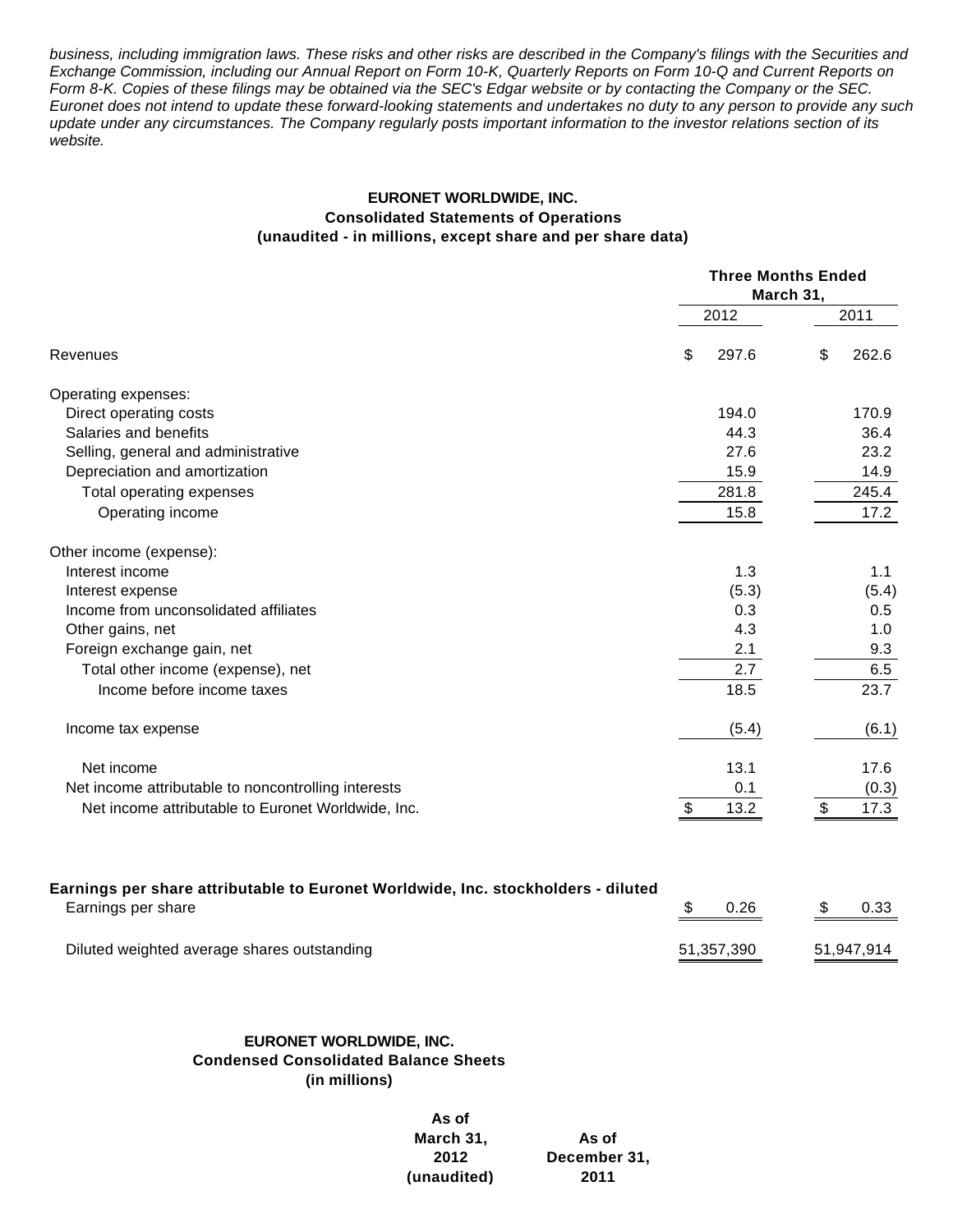| ASSETS                                                       |               |    |         |
|--------------------------------------------------------------|---------------|----|---------|
| Current assets:                                              |               |    |         |
| Cash and cash equivalents                                    | \$<br>180.7   | \$ | 170.7   |
| Restricted cash                                              | 90.8          |    | 73.3    |
| Inventory - PINs and other                                   | 80.2          |    | 98.8    |
| Trade accounts receivable, net                               | 296.3         |    | 349.5   |
| Other current assets, net                                    | 67.1          |    | 61.7    |
| Total current assets                                         | 715.1         |    | 754.0   |
| Property and equipment, net                                  | 108.2         |    | 102.9   |
| Goodwill and acquired intangible assets, net                 | 603.1         |    | 588.5   |
| Other assets, net                                            | 62.3          |    | 60.9    |
| Total assets                                                 | \$<br>1,488.7 | \$ | 1,506.3 |
| <b>LIABILITIES AND EQUITY</b><br><b>Current liabilities:</b> |               |    |         |
| Accounts payable and other current liabilities               | \$<br>549.5   | \$ | 601.6   |
| Short-term debt obligations                                  | 175.2         |    | 172.9   |
| <b>Total current liabilities</b>                             | 724.7         |    | 774.5   |
| Debt obligations, net of current portion                     | 158.2         |    | 161.7   |
| Capital lease obligations, net of current portion            | 3.8           |    | 4.2     |
| Deferred income taxes                                        | 25.9          |    | 26.0    |
| Other long-term liabilities                                  | 12.9          |    | 13.2    |
| <b>Total liabilities</b>                                     | 925.5         |    | 979.6   |
| Equity                                                       | 563.2         |    | 526.7   |
| Total liabilities and equity                                 | \$<br>1,488.7 | \$ | 1,506.3 |

# **EURONET WORLDWIDE, INC. Reconciliation of Net Income to Adjusted EBITDA (unaudited - in millions)**

|                                                                     | Three months ended March 31, 2012 |                                         |        |  |                          |    |                              |    |                     |  |  |
|---------------------------------------------------------------------|-----------------------------------|-----------------------------------------|--------|--|--------------------------|----|------------------------------|----|---------------------|--|--|
|                                                                     |                                   | <b>EFT</b><br><b>Processing</b><br>epay |        |  | Money<br><b>Transfer</b> |    | Corporate<br><b>Services</b> |    | <b>Consolidated</b> |  |  |
| Net income                                                          |                                   |                                         |        |  |                          |    |                              | \$ | 13.1                |  |  |
| Add: Income tax expense<br>Deduct: Total other income, net          |                                   |                                         |        |  |                          |    |                              |    | 5.4<br>(2.7)        |  |  |
| Operating income (loss)                                             | \$                                | 6.0                                     | \$13.2 |  | \$4.3                    | \$ | (7.7)                        |    | 15.8                |  |  |
| Add: Depreciation and amortization<br>Add: Share-based compensation |                                   | 6.0                                     | 5.1    |  | 4.7                      |    | 0.1<br>3.7                   |    | 15.9<br>3.7         |  |  |

Earnings (loss) before interest, taxes, depreciation,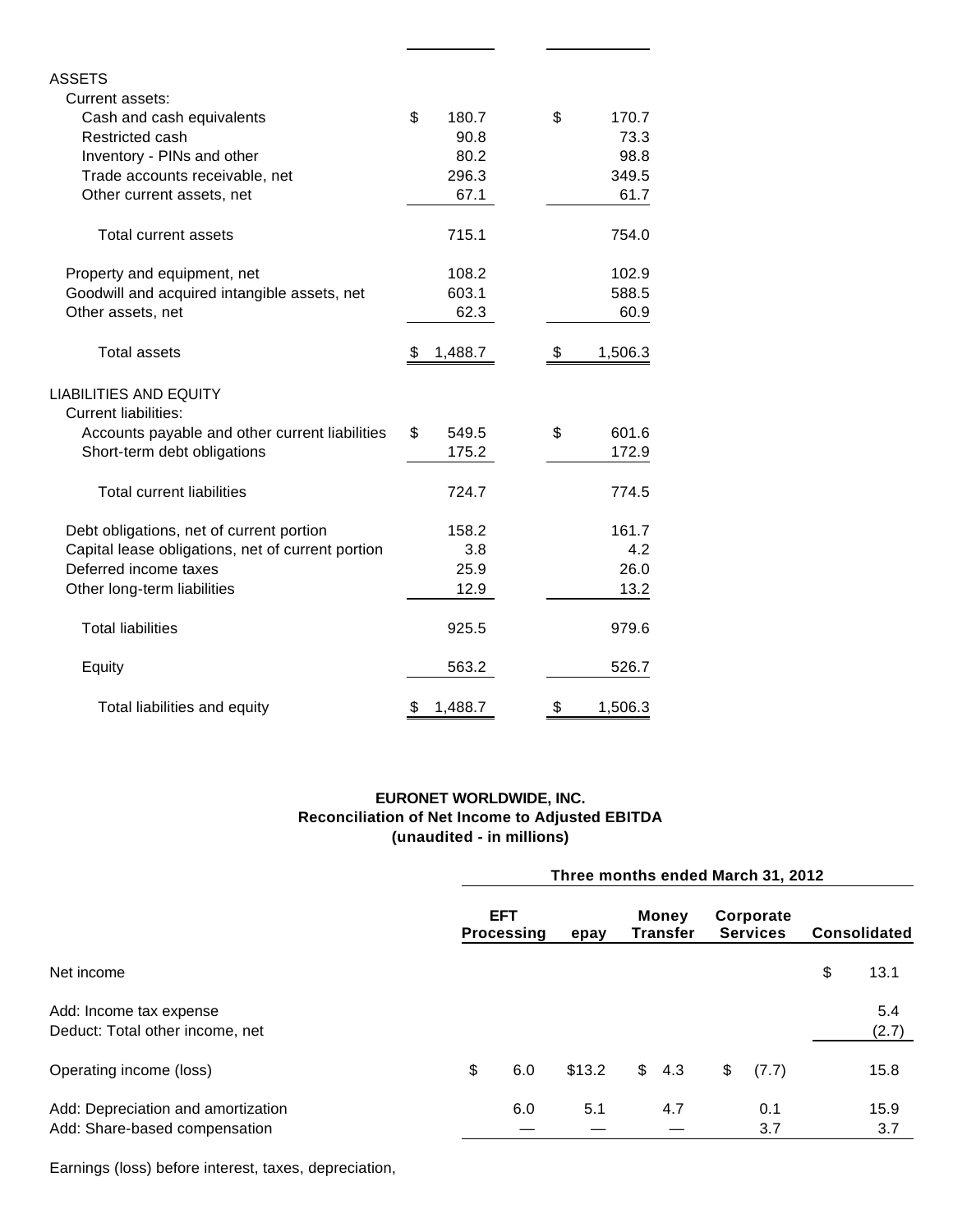|  |  | $$12.0$ $$18.3$ $$9.0$ $$$ $(3.9)$ $$35.4$ |  |  |  |  |  |  |
|--|--|--------------------------------------------|--|--|--|--|--|--|
|--|--|--------------------------------------------|--|--|--|--|--|--|

|                                                                                                                            | Three months ended March 31, 2011 |                                 |        |                |                          |    |                              |    |                     |
|----------------------------------------------------------------------------------------------------------------------------|-----------------------------------|---------------------------------|--------|----------------|--------------------------|----|------------------------------|----|---------------------|
|                                                                                                                            |                                   | <b>EFT</b><br><b>Processing</b> | epay   |                | <b>Money</b><br>Transfer |    | Corporate<br><b>Services</b> |    | <b>Consolidated</b> |
| Net income                                                                                                                 |                                   |                                 |        |                |                          |    |                              | \$ | 17.6                |
| Add: Income tax expense<br>Deduct: Total other income, net                                                                 |                                   |                                 |        |                |                          |    |                              |    | 6.1<br>(6.5)        |
| Operating income (loss)                                                                                                    | \$                                | 6.1                             | \$13.1 | $\mathfrak{S}$ | 2.8                      | \$ | (4.8)                        |    | 17.2                |
| Add: Depreciation and amortization<br>Add: Share-based compensation                                                        |                                   | 4.9                             | 4.5    |                | 5.4                      |    | 0.1<br>1.5                   |    | 14.9<br>1.5         |
| Earnings (loss) before interest, taxes, depreciation,<br>amortization and share-based compensation (Adjusted<br>EBITDA)(1) | \$                                | 11.0                            | \$17.6 |                | \$8.2                    | \$ | (3.2)                        | \$ | 33.6                |

(1) Adjusted EBITDA is a non-GAAP measure that should be considered in addition to, and not a substitute for, net income and operating income computed in accordance with U.S. GAAP.

# **EURONET WORLDWIDE, INC. Reconciliation of Adjusted Cash Earnings per Share (unaudited - in millions, except share and per share data)**

|                                                                                                                                       |    | <b>Three Months Ended</b> |    |                       |  |  |
|---------------------------------------------------------------------------------------------------------------------------------------|----|---------------------------|----|-----------------------|--|--|
|                                                                                                                                       |    | 2012                      |    | 2011                  |  |  |
| Net income attributable to Euronet Worldwide, Inc.                                                                                    | \$ | 13.2                      | \$ | 17.3                  |  |  |
| Foreign exchange gain, net of tax                                                                                                     |    | (2.1)                     |    | (9.2)                 |  |  |
| Intangible asset amortization, net of tax                                                                                             |    | 5.2                       |    | 4.7                   |  |  |
| Share-based compensation, net of tax                                                                                                  |    | 3.5                       |    | 1.3                   |  |  |
| Non-cash 3.5% convertible debt accretion interest, net of tax                                                                         |    | 1.9                       |    | 1.9                   |  |  |
| Other non-operating gains                                                                                                             |    | (4.4)                     |    | (1.0)                 |  |  |
| Non-cash GAAP tax expense                                                                                                             |    | (0.3)                     |    | 0.6                   |  |  |
| Adjusted cash earnings(1)                                                                                                             | \$ | 17.0                      | \$ | 15.6                  |  |  |
| Adjusted cash earnings per share - diluted(1)                                                                                         | S  | 0.33                      |    | 0.30                  |  |  |
| Diluted weighted average shares outstanding                                                                                           |    | 51,357,390                |    | 51,947,914            |  |  |
| Effect of unrecognized share-based compensation on diluted shares outstanding<br>Adjusted diluted weighted average shares outstanding |    | 805,443<br>52,162,833     |    | 694,784<br>52,642,698 |  |  |

(1) Adjusted cash earnings and adjusted cash earnings per share are non-GAAP measures that should be considered in addition to, and not as a substitute for, net income and earnings per share computed in accordance with U.S. GAAP.